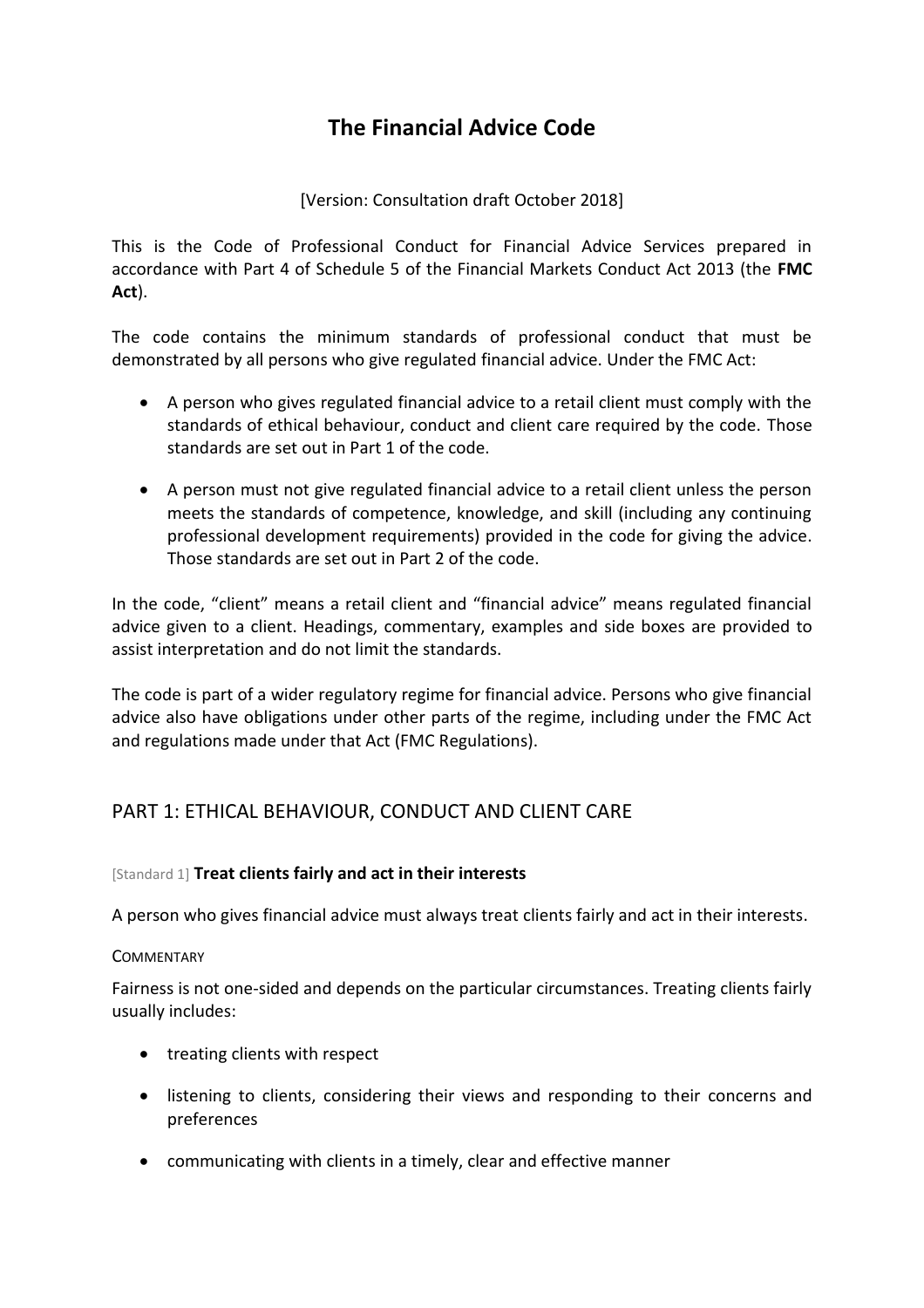- not exploiting clients' vulnerabilities, including lack of financial knowledge
- applying business practices that promote the interests of clients, having regard to the nature and scope of the financial advice
- acting in accordance with the spirit and intent of the person's legal obligations, including under the FMC Act, FMC Regulations and the code.

Other standards in the code and obligations under the FMC Act and the FMC Regulations address specific elements of treating clients fairly. Those obligations and standards do not limit this standard.

### [Standard 2] **Act with integrity**

A person who gives financial advice must always act with integrity.

### **COMMENTARY**

A person who acts with integrity is honest and consistently does the right thing.

The standard applies to giving financial advice and to the activities and business practices that surround and support the giving of financial advice. For example, it includes how a person who gives financial advice:

- describes themselves and their business
- publishes and shares information with clients, prospective clients and the public
- interacts with clients, prospective clients, colleagues, regulators, and the public.

### [Standard 3] **Manage conflicts of interests**

A person who gives financial advice must have arrangements in place to manage conflicts of interests, including arrangements to:

- where practicable, avoid conflicts of interests
- identify conflicts of interests
- ensure that conflicts of interests are controlled in accordance with the requirements of the FMC Act
- adequately disclose conflicts of interests to clients.

**Conflict of interests:** Section 431J of the FMC Act requires that, where there is a conflict of interests, priority must be given to the client's interests by taking all reasonable steps to ensure that the advice is not materially influenced by the other interests.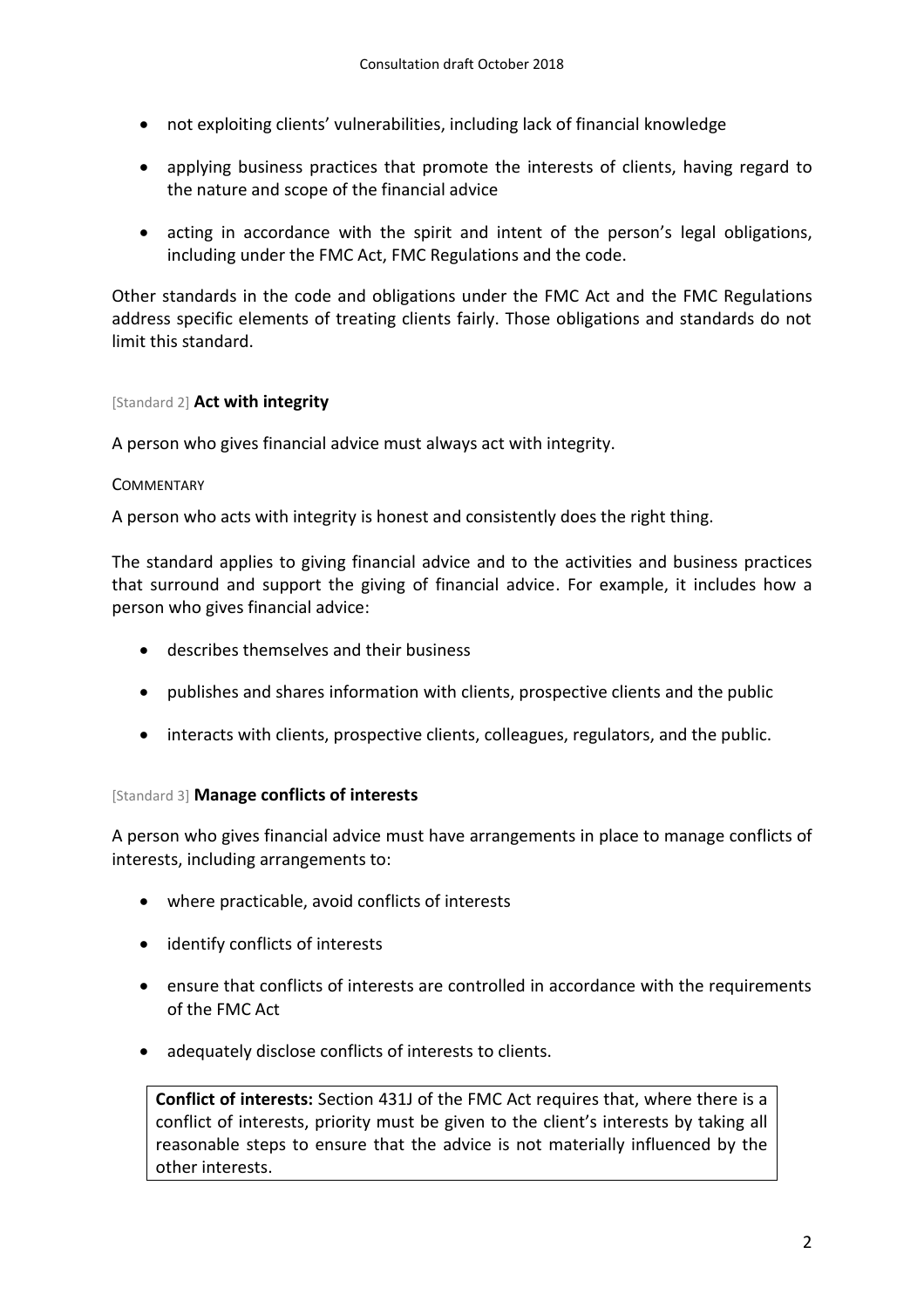### [Standard 4] **Take reasonable steps to ensure that the client understands the financial advice**

A person who gives financial advice must take reasonable steps to ensure that the client understands the financial advice and all material risks and consequences of:

- the nature and scope of the financial advice (and of any limitations on the nature and scope)
- following the financial advice, including any associated fees and costs.

### **COMMENTARY**

Clients should be able to make informed decisions about the financial advice, for example:

- whether the nature and scope of the financial advice is acceptable to them
- whether the fees and costs associated with following the financial advice, including for example those of any financial advice product or platform, are acceptable to them
- whether to act on the financial advice
- the nature of any ongoing advice support, and whether and when to seek additional financial advice.

Section 431I of the FMC Act requires that a person must not give financial advice unless the person has taken reasonable steps to ensure that the client understands the nature and scope of the financial advice, including any limitations on the nature and scope. The standard requires that reasonable steps must be taken to ensure that the client also understands the material risks and consequences of that nature and scope.

Information that does not aid the client's understanding of the financial advice may not need to be given to the client. For example, some details about suitability that are not relevant to the client's understanding of the financial advice may be retained in internal work papers.

**Example:** Beth, a financial adviser, recommends that a client replace an existing life insurance policy with a new policy that provides similar benefits to the existing one. The nature and scope of the financial advice given by Beth excludes a comparison between the existing and the new policy. Beth therefore explains to the client that there are some situations that are covered under the existing policy (including specific benefits, premiums applicable now and in the future, health events or life events) that may not be covered under the new policy, and conditions that may apply because of the replacement (such as a requirement for underwriting, loading as a result of the change in health circumstances, and any stand down periods). Beth checks that client understands each of these risks and consequences.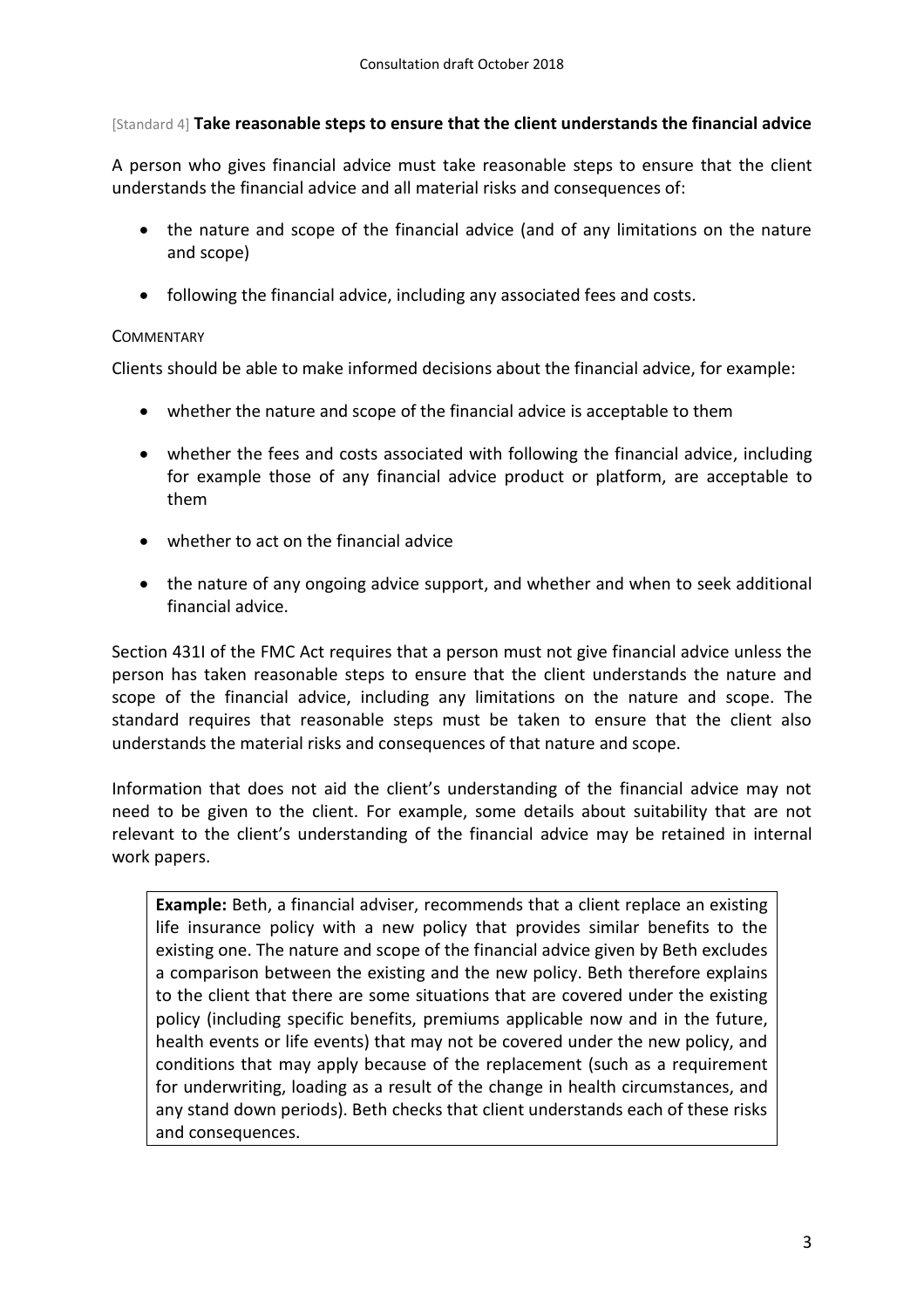### [Standard 5] **Give financial advice that is suitable for the client**

A person who gives financial advice must ensure that the financial advice is suitable for the client. The person must have reasonable grounds for the financial advice, having regard to the nature and scope of the financial advice and the client's circumstances.

Reasonable grounds for the financial advice means grounds that a prudent person engaged in the profession of giving financial advice would consider to be adequate in the same circumstances, including in relation to:

- the strategy underpinning the financial advice
- each financial advice product covered by the financial advice.

The client's circumstances means those aspects of the client's situation, needs, goals, and risk tolerance that a prudent person engaged in the profession of giving financial advice would consider to be relevant to the financial advice.

### **COMMENTARY**

Suitability, in this context, requires the financial advice to be matched to the client's circumstances so that the product or plan is appropriate for the client, having regard to the nature and scope of the financial advice.

In some situations, an in-depth analysis of the client's circumstances may be required. In others, it may be reasonable to conclude that the financial advice is suitable where the client's circumstances include particular characteristics.

If the nature and scope of the financial advice includes an actual or implied comparison between two or more financial advice products, the financial advice should be based on an assessment and comparison of each product. This includes, for example, where an existing product held by the client is being replaced by a new product which provides similar features or benefits.

A person who gives financial advice may rely on another person's assessment of a financial advice product or strategy. The person giving the advice should be able to demonstrate that it is reasonable to rely on the other person.

**Example:** A client wants to deposit a one-off lump sum with a bank at a branch and asks what type of account should be used to invest the money. The implied nature and scope of the advice is limited to bank account products offered by that bank. The teller asks a few questions to confirm relevant aspects of the client's circumstances, such as when the client will need the money and whether it is possible that the money might be required sooner. The teller has access to the bank's systems that show the client's personal details and that the client already has a transaction account with the bank. The bank has a system to identify what bank products are suitable for a client whose circumstances include particular characteristics. Based on the bank's system, the teller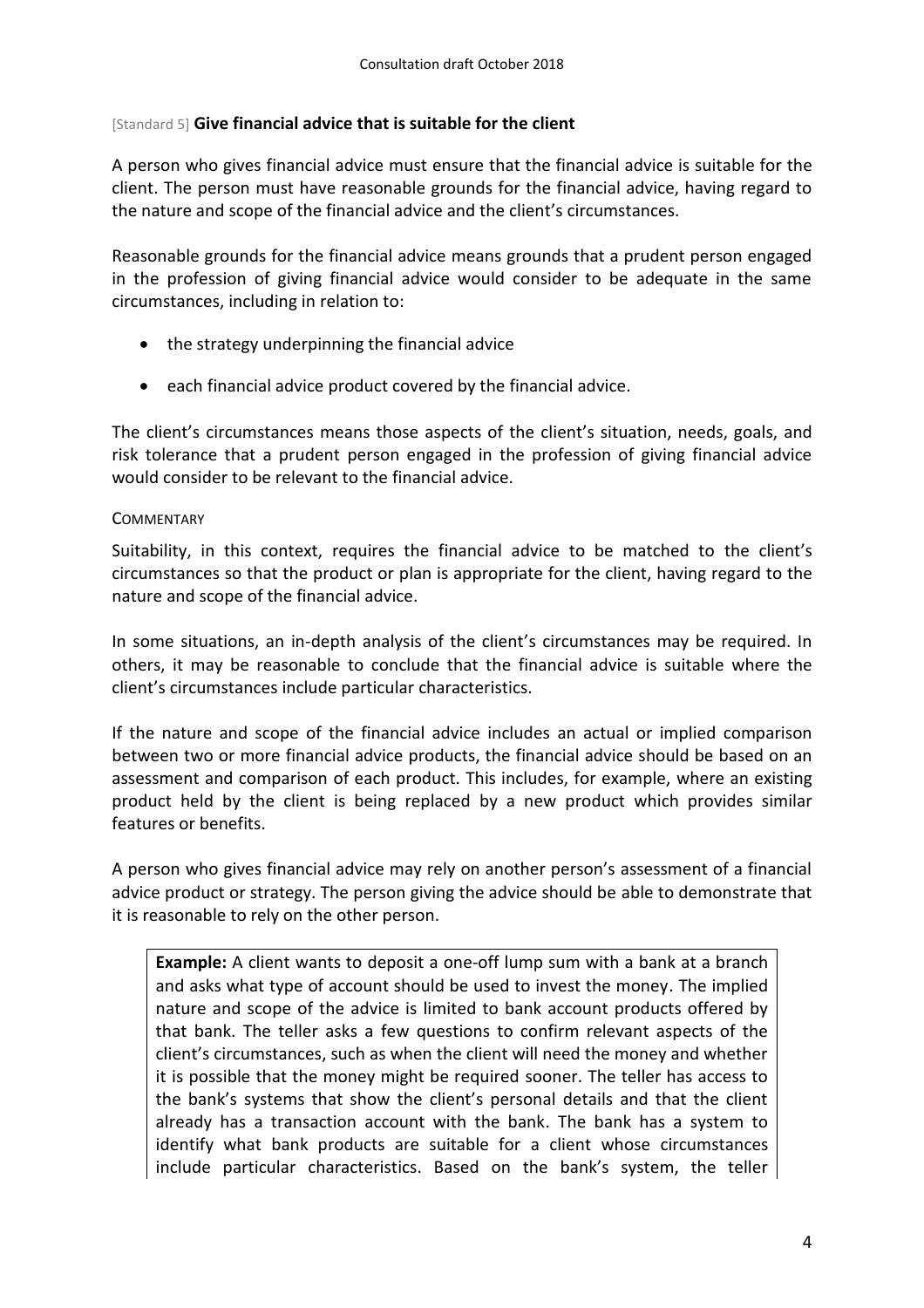recommends investing the money in a 12 month term deposit account rather than a savings account. The teller briefly explains to the client what the advice is, its limitations, and how to get further advice when the investment matures. The teller checks that the client understands those matters. An electronic file note is kept by the bank of the advice that was given and why it was suitable for the client.

#### [Standard 6] **Protect client information**

A person who gives financial advice must take reasonable steps to protect client information against loss and unauthorised access, use, modification, or disclosure.

### **COMMENTARY**

Client information includes all information about clients that is collected or held by a person who gives financial advice. That includes, but is not limited to, information in work papers and records, and the financial advice given to clients.

Unless disclosure is required by law or the client agrees otherwise, client information about a particular client may be used only for giving financial advice to the client or another purpose that is directly related to giving that financial advice. This applies even where the client information would be used for another purpose in an anonymised form.

Physical and electronic security measures should be maintained so that only authorised personnel of the financial advice provider have access to client information.

Client information should only be held for as long as it is required for the purposes of the engagement, or to comply with a regulatory requirement. The client information then should be returned to the relevant client or disposed of securely.

There are also other legal obligations relating to client information. Those obligations include privacy law (for example, the Privacy Act 1993) and laws that require or enable disclosure of client information in certain circumstances (for example, under the Anti-Money Laundering and Countering Financing of Terrorism Act 2009).

#### [Standard 7] **Resolve complaints**

A person who gives financial advice must provide arrangements for resolving complaints by clients.

A complaint is an expression of dissatisfaction made to or about a person, related to its products, services, staff or the handling of a complaint, where a response or resolution is explicitly or implicitly expected or legally required.

### **COMMENTARY**

The arrangements should provide for the client to be given a prompt acknowledgement of the complaint and information about other options for resolving the complaint, for example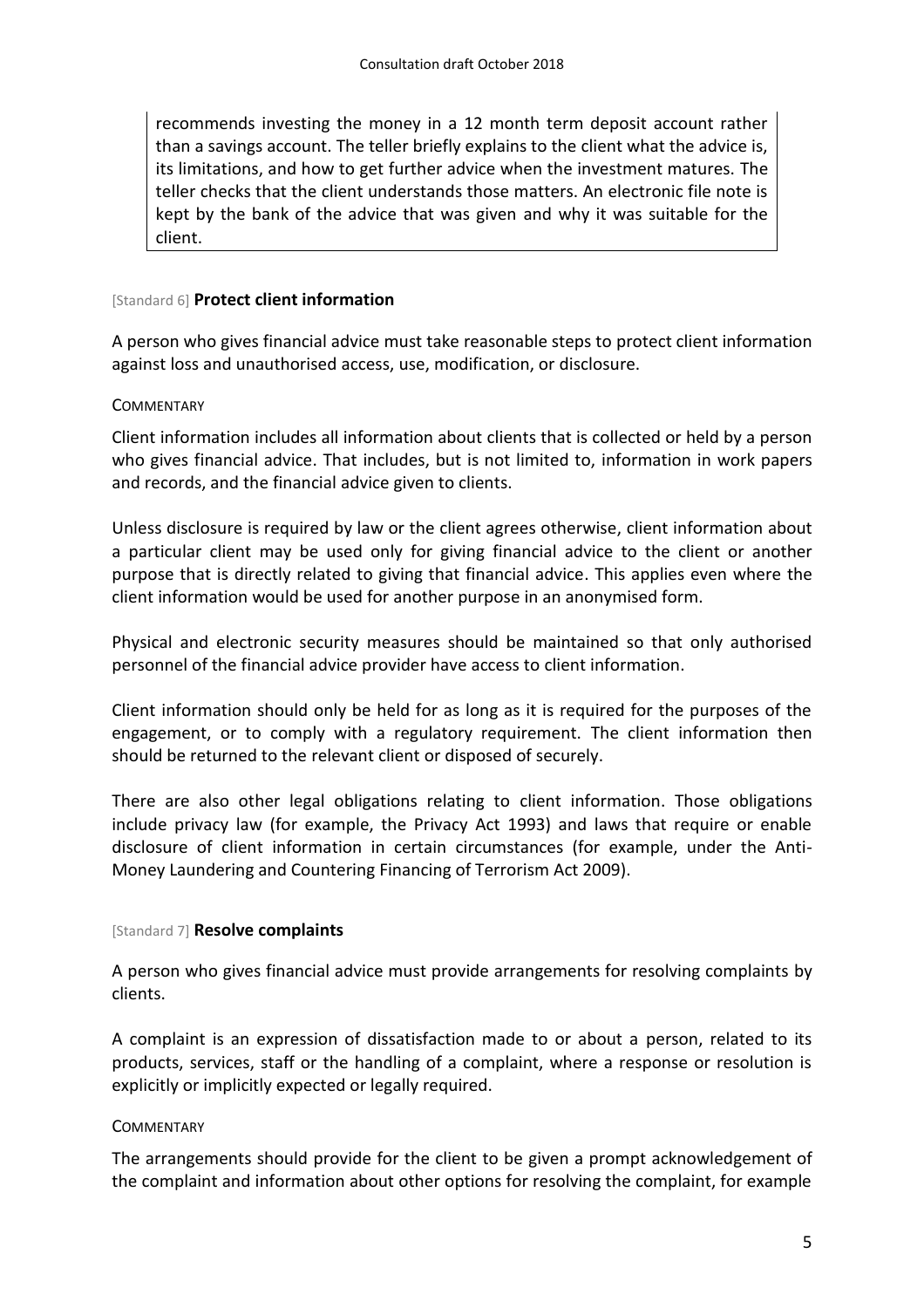how to escalate the complaint to an external dispute resolution scheme or to the Financial Markets Authority.

Where practicable, the investigation and assessment of complaints should be independent of any individual who may have been involved in the cause of the complaint.

### [Standard 8] **Not bring the financial advice industry into disrepute**

A person who gives financial advice must:

- always act in a manner that promotes confident and informed participation by consumers in financial markets
- not do anything that would, or would be likely to, bring the financial advice industry into disrepute.

### **COMMENTARY**

The standard prohibits conduct that would undermine public trust or confidence in financial markets or the financial advice industry.

The standard does not prevent the person from:

- commenting in good faith on the business, actions, or inactions of any other person (including any financial advice provider financial adviser, regulatory authority, or industry body), or regarding the industry generally
- exercising the person's reporting powers under section 431R of the Act.

### **PART 2: COMPETENCE, KNOWLEDGE, AND SKILL**

**Duty to exercise care, diligence, and skill:** Section 431K of the FMC Act requires that a person who gives financial advice must exercise the care, diligence, and skill that a prudent person engaged in the profession of giving financial advice would exercise in the same circumstances.

The minimum standards of general competence, knowledge, and skill that must be demonstrated by persons who give financial advice are set out in [Standard 9]. They apply to all persons that give financial advice.

The minimum requirements for continuing professional development for persons who give financial advice are set out in [Standard 10]. They apply to all persons that give financial advice.

The minimum standards of particular competence, knowledge, and skill that must be demonstrated by persons who give financial advice are set out in [Standard 11] and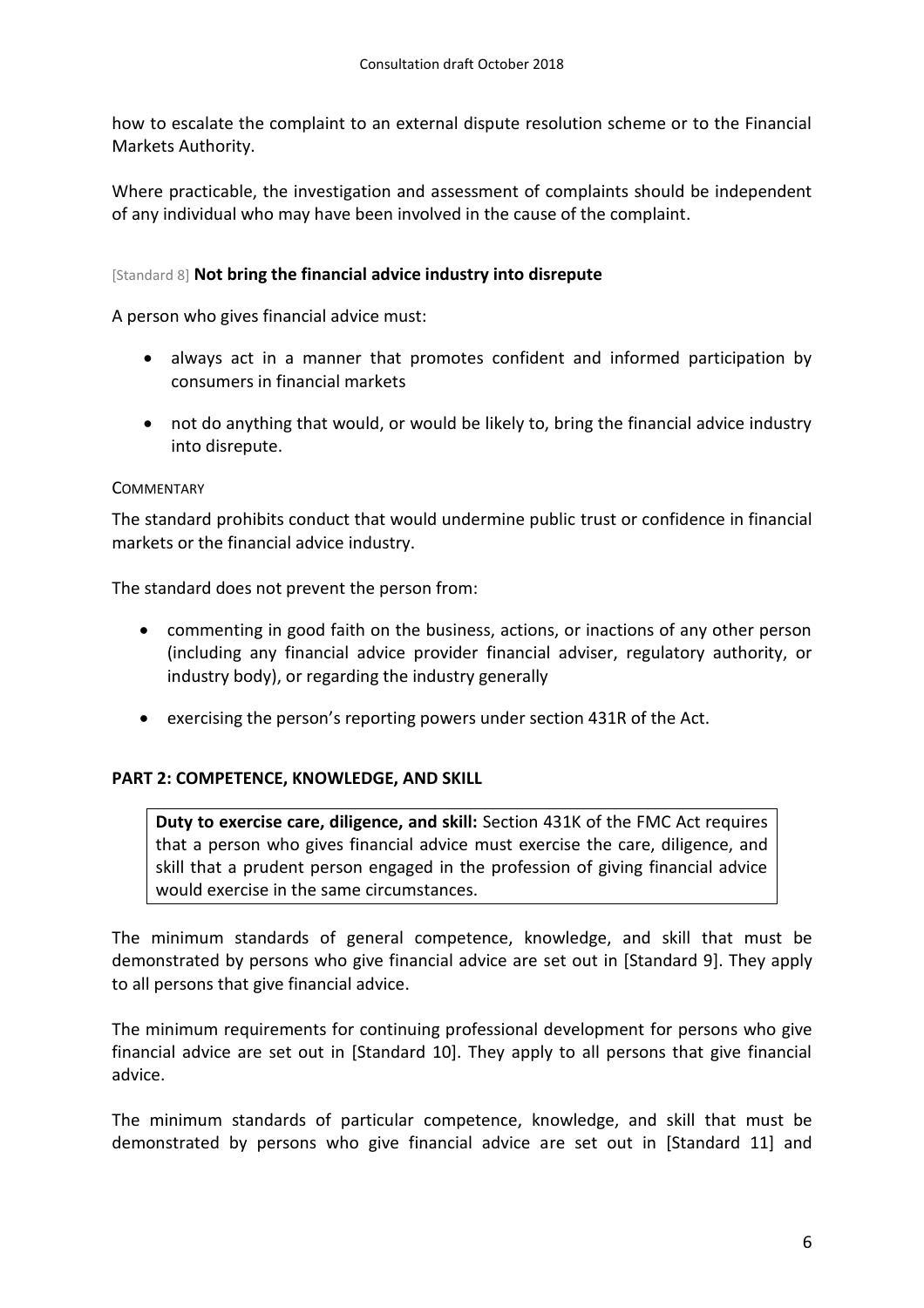[Standard 12]. They apply in respect of different types of financial advice, financial advice products, or other circumstances. The different types of financial advice are:

- Designing an investment plan, addressed in [Standard 11]
- All other types of financial advice, addressed in [Standard 12].

### [Standard 9] **Have general competence, knowledge, and skill**

The minimum standards of general competence, knowledge, and skill are the general qualification outcomes of the New Zealand Certificate in Financial Services (Level 5) approved by the New Zealand Qualifications Authority in September 2014 (NZQA reference 2315). The general qualification outcomes are the core qualification outcomes (graduate outcomes 1-4) and the qualification outcomes under the financial advice strand.

The code does not limit the ways that a person may demonstrate their general competence, knowledge, and skill. However, a person may demonstrate the standard by any one of these ways:

### Individuals

- have the New Zealand Certificate in Financial Services (Level 5) or the National Certificate in Financial Services (Financial Advice) (Level 5)
- be an authorised financial adviser immediately before the commencement of the code

### Entities

- give financial advice only through individuals who can demonstrate the standard
- have procedures, systems and expertise that together mean that the entity has the capabilities equivalent to those of an individual who alone has achieved the general qualification outcomes

### Nominated representatives

 complete the learning outcomes specified for their role by their financial advice provider that mean that, together with the procedures, systems and expertise of the financial advice provider, the nominated representative has the capabilities equivalent to those of an individual who alone has achieved the general qualification outcomes.

### **COMMENTARY**

[Consultation note: The CWG intends to review the latest version of the Level 5 qualification in force at the time the draft code is submitted to the Minister for approval and, if satisfied that its qualification outcomes are appropriate, specify that version in the code.]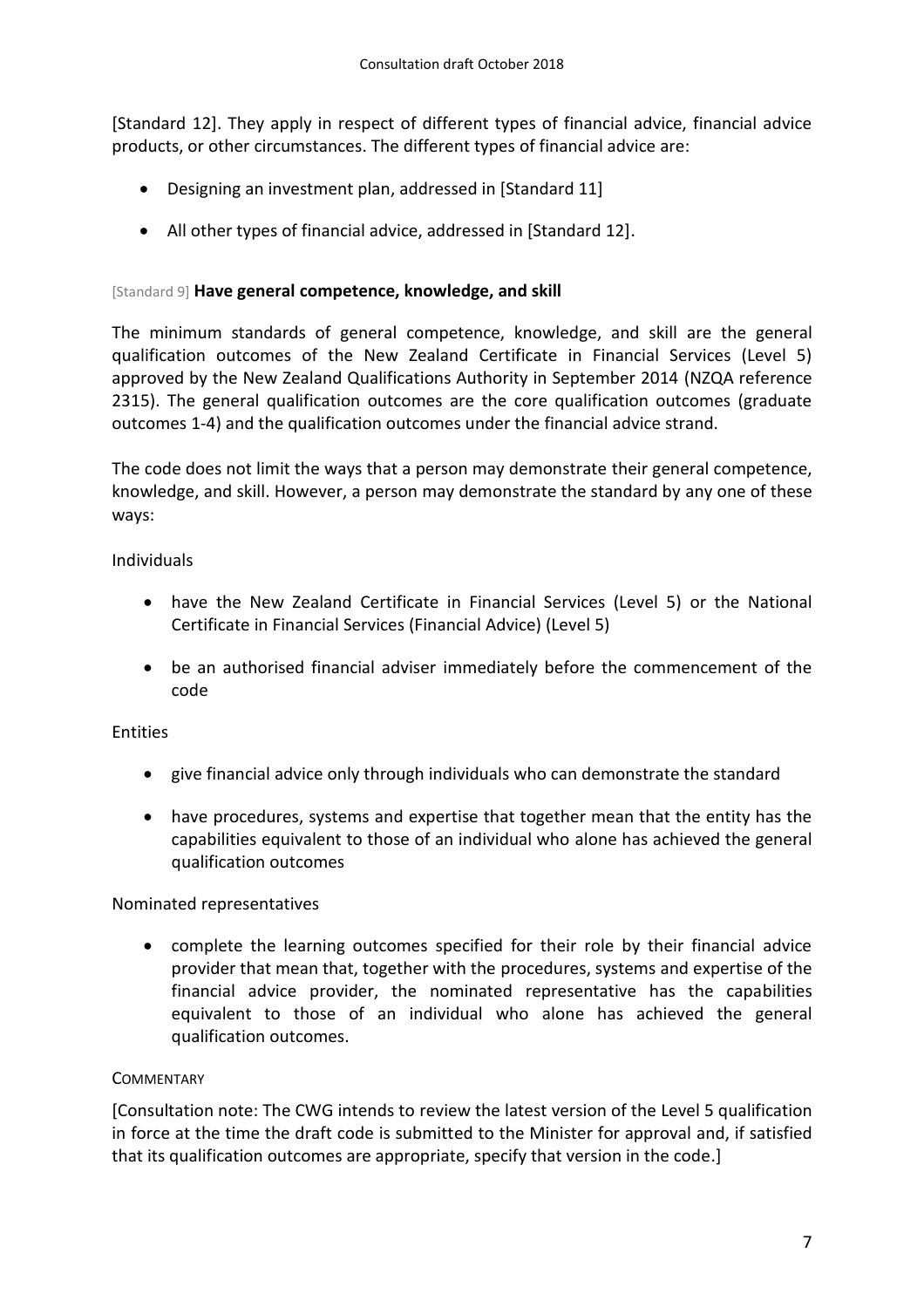A person seeking to demonstrate that an alternative qualification satisfies the standard, should be able to demonstrate equivalence in an objective, measurable and independently verifiable manner. Overseas qualifications should be accompanied by demonstration of an up-to-date understanding of the regulatory framework for financial advice in New Zealand.

Older relevant qualifications may be used to demonstrate achievement of qualification outcomes provided the person can demonstrate how they have maintained competence, knowledge, and skill since attaining the qualification, including having an up-to-date understanding of the regulatory framework for financial advice in New Zealand.

**Example:** A financial advice provider gives advice only through three nominated representatives. Each nominated representative completes Level 5 and therefore they and the financial advice provider all meet the standard.

**Example:** A financial advice provider gives advice through a nominated representative. The nominated representative completes the in-house training required by the financial advice provider. The financial advice provider's procedures, systems and expertise include an advice process that the nominated representative must follow, checking and other controls for the financial advice, expertise of the supervisor, and expertise of the person who designed the advice process. The training, taken together with those factors, means that the nominated representative has capabilities equivalent to the qualification outcomes. The nominated representative and the financial advice provider therefore both meet the standard.

### [Standard 10] **Keep competence, knowledge, and skill up-to-date**

The minimum requirements for continuing professional development are:

Individuals must complete learning activities designed to ensure that they maintain both:

- the competence, knowledge, and skill to provide the financial advice they give
- to the extent relevant to their role, an up-to-date understanding of the regulatory framework for financial advice in New Zealand.

Entities must regularly review their procedures, systems and expertise to ensure that they maintain the capabilities to provide the financial advice they give.

The code does not limit the ways that a person may demonstrate continuing professional education. However, an individual may demonstrate that they are maintaining an up-todate understanding of the regulatory framework for financial advice by achieving the qualification outcomes of the then current Level 5 unit standard that includes understanding of the regulatory framework for financial advice in New Zealand.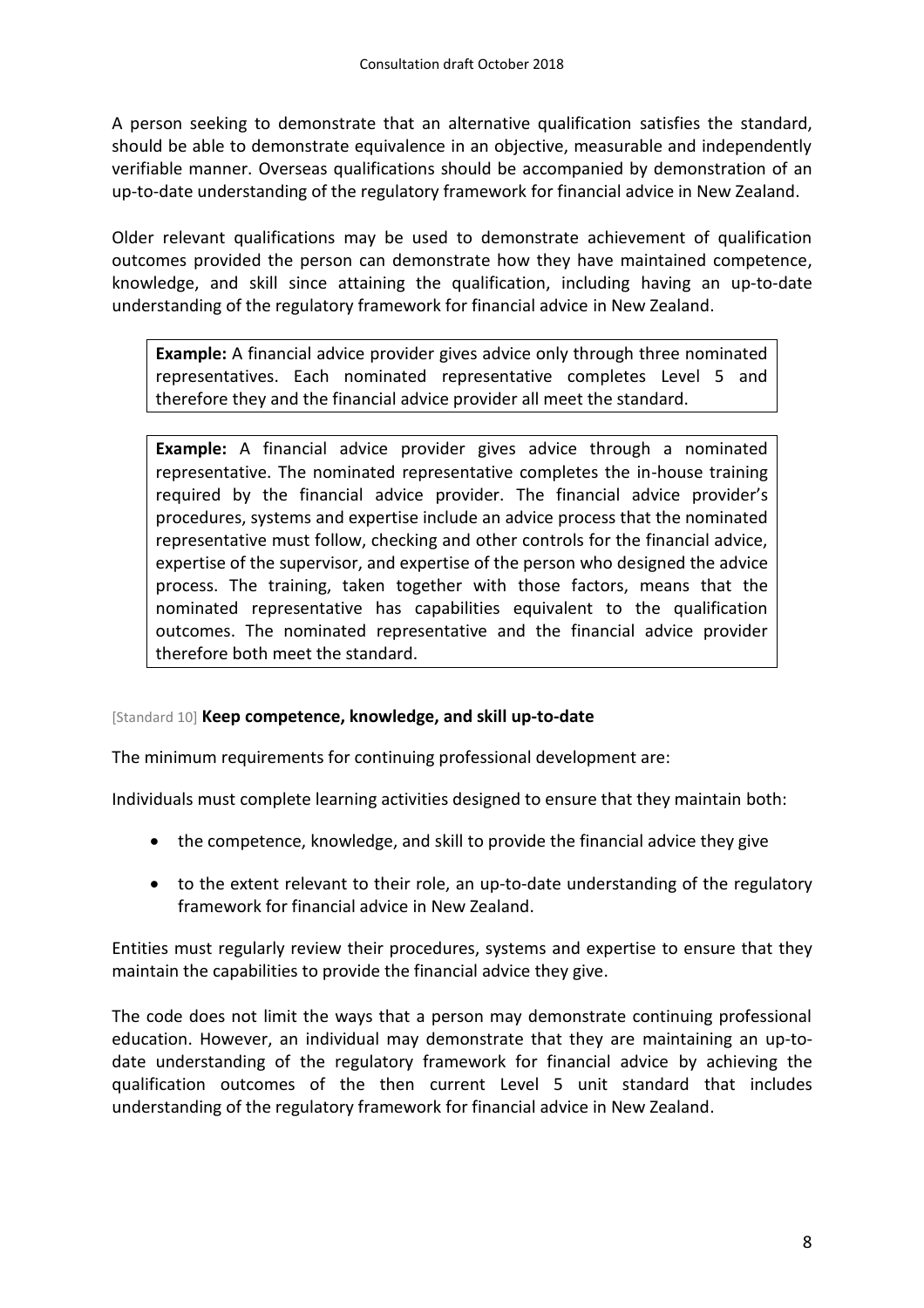[Standard 11] **Have particular competence, knowledge, and skill for designing an investment plan**

The minimum standards of particular competence, knowledge, and skill for designing an investment plan are the qualification outcomes under the investment strand of the New Zealand Certificate in Financial Services (Level 5) approved by the New Zealand Qualifications Authority in September 2014 (NZQA reference 2315).

The code does not limit the ways that a person may demonstrate their particular competence, knowledge, and skill for designing an investment plan. However, a person may demonstrate the standard by any one of these ways:

### Individuals

- have achieved the qualification outcomes under the investment strand of the New Zealand Certificate in Financial Services (Level 5) or of the National Certificate in Financial Services (Financial Advice) (Level 5)
- be an authorised financial adviser immediately before the commencement of the code

### Entities

- give financial advice only through individuals who can demonstrate the standard
- have procedures, systems and expertise that together mean that the entity has the capabilities equivalent to those of an individual who alone has achieved the qualification outcomes under the investment strand of the New Zealand Certificate in Financial Services (Level 5)

### Nominated representatives

 complete the learning outcomes specified for their role by their financial advice provider that mean that, together with the procedures, systems and expertise of the financial advice provider, the nominated representative has the capabilities equivalent to those of an individual who alone has achieved the qualification outcomes under the investment strand of the New Zealand Certificate in Financial Services (Level 5).

### **COMMENTARY**

This standard is an interim standard. The Code Committee intends to consult in the future on whether higher qualifications should be required to demonstrate particular competence, knowledge, and skill for designing an investment plan for new entrants to the sector after a future date.